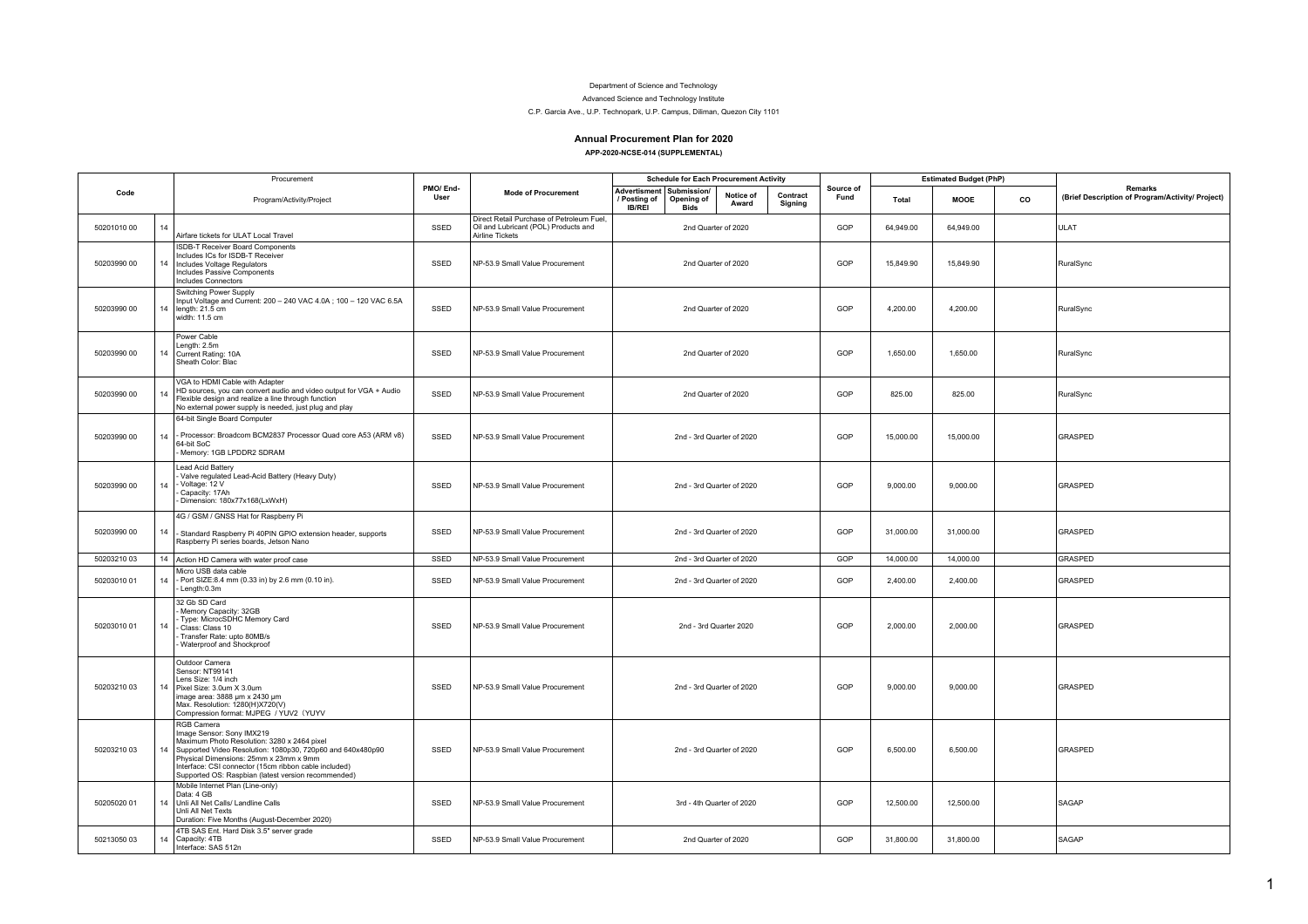| 50211990 00 | 14 | Job Order for Rooftop down spout cleaning<br>Two (2) cleaners for one day only                                                                        | FAD        | NP-53.9 Small Value Procurement                                                                 | 3rd Quarter of 2020       | GOP | 2,000.00     | 2,000.00     |              |                |
|-------------|----|-------------------------------------------------------------------------------------------------------------------------------------------------------|------------|-------------------------------------------------------------------------------------------------|---------------------------|-----|--------------|--------------|--------------|----------------|
| 50213050 02 | 14 | Repair, rewinding, and rebearing of one (1) unit of LG split type air<br>conditioner                                                                  | FAD        | NP-53.2 Emergency Cases                                                                         | 2nd Quarter of 2020       | GOP | 7,500.00     | 7,500.00     |              |                |
| 50212030 00 | 14 | Provision of Security Services, Five (5) Security Personnel with<br>Supplies, Materials and Equipment (August 1, 2020 - December 31,<br>2020)         | FAD        | NP-53.1 Two Failed Biddings                                                                     | 3rd - 4th Quarter of 2020 | GOP | 1,041,666.67 | 1,041,666.67 |              |                |
| 50212030 00 | 14 | Extension of Security Services (July 1-31 2020)                                                                                                       | FAD        | Extension of Contract for General Support<br>Services                                           | 3rd Quarter of 2020       | GOP | 170,806.81   | 170,806.81   |              |                |
| 50203990 00 |    | 14   Wood Moisture Meter                                                                                                                              | RDD        | NP-53.2 Emergency Cases                                                                         | 1st - 2nd Quarter of 2020 | GOP | 5,500.00     | 5,500.00     |              | EPIIC-Garage   |
| 50203990 00 |    | 14   Temperature Sensor                                                                                                                               | <b>RDD</b> | NP-53.2 Emergency Cases                                                                         | 1st - 2nd Quarter of 2020 | GOP | 24,650.00    | 24,650.00    |              | EPIIC-Garage   |
| 50203990 00 |    | 14 Slide Switch Mini                                                                                                                                  | <b>RDD</b> | NP-53.2 Emergency Cases                                                                         | 1st - 2nd Quarter of 2020 | GOP | 123.75       | 123.75       |              | EPIIC-Garage   |
| 50203990 00 |    | 14   Linear Voltage Regulator                                                                                                                         | <b>RDD</b> | NP-53.2 Emergency Cases                                                                         | 1st - 2nd Quarter of 2020 | GOP | 600.00       | 600.00       |              | EPIIC-Garage   |
| 50203990 00 |    | 14 Optical Lens                                                                                                                                       | <b>RDD</b> | NP-53.2 Emergency Cases                                                                         | 1st - 2nd Quarter of 2020 | GOP | 589.00       | 589.00       |              | EPIIC-Garage   |
| 50203990 00 |    | 14 Bluetooth Development Tool                                                                                                                         | <b>RDD</b> | NP-53.2 Emergency Cases                                                                         | 1st - 2nd Quarter of 2020 | GOP | 4,950.00     | 4,950.00     |              | EPIIC-Garage   |
| 50203990 00 |    | 14   KA 3x8 screw                                                                                                                                     | <b>RDD</b> | NP-53.2 Emergency Cases                                                                         | 1st - 2nd Quarter of 2020 | GOP | 200.00       | 200.00       |              | EPIIC-Garage   |
| 50203990 00 |    | 14 KM 3x12 screw                                                                                                                                      | <b>RDD</b> | NP-53.2 Emergency Cases                                                                         | 1st - 2nd Quarter of 2020 | GOP | 200.00       | 200.00       |              | EPIIC-Garage   |
| 50203990 00 |    | 14 PA 2x5 screw                                                                                                                                       | <b>RDD</b> | NP-53.2 Emergency Cases                                                                         | 1st - 2nd Quarter of 2020 | GOP | 200.00       | 200.00       |              | EPIIC-Garage   |
| 50203990 00 | 14 | Piezzo Electronic Buzzer 3V                                                                                                                           | <b>RDD</b> | NP-53.2 Emergency Cases                                                                         | 1st - 2nd Quarter of 2020 | GOP | 1,800.00     | 1,800.00     |              | EPIIC-Garage   |
| 50203990 00 |    | 14   nRF52840 Feather                                                                                                                                 | <b>RDD</b> | NP-53.2 Emergency Cases                                                                         | 1st - 2nd Quarter of 2020 | GOP | 37,000.00    | 37,000.00    |              | EPIIC-Garage   |
| 50203990.00 |    | 14 0.66 Soldering Lead                                                                                                                                | <b>RDD</b> | NP-53.2 Emergency Cases                                                                         | 1st - 2nd Quarter of 2020 | GOP | 350.00       | 350.00       |              | EPIIC-Garage   |
| 50203990 00 |    | 14   CP-2015 Solder Wick                                                                                                                              | <b>RDD</b> | NP-53.2 Emergency Cases                                                                         | 1st - 2nd Quarter of 2020 | GOP | 250.00       | 250.00       |              | EPIIC-Garage   |
| 50203990 00 |    | 14 500 mAh 3.7 Lithium Battery                                                                                                                        | <b>RDD</b> | NP-53.2 Emergency Cases                                                                         | 1st - 2nd Quarter of 2020 | GOP | 10,000.00    | 10,000.00    |              | EPIIC-Garage   |
| 50203990 00 |    | 14   900 M-T-B Soldering Tip                                                                                                                          | <b>RDD</b> | NP-53.2 Emergency Cases                                                                         | 1st - 2nd Quarter of 2020 | GOP | 300.00       | 300.00       |              | EPIIC-Garage   |
| 50203990 00 |    | 14 Shrinkable Tube 1.0mm                                                                                                                              | <b>RDD</b> | NP-53.2 Emergency Cases                                                                         | 1st - 2nd Quarter of 2020 | GOP | 16.25        | 16.25        |              | EPIIC-Garage   |
| 50203990 00 |    | 14 Slide Switch Mini                                                                                                                                  | <b>RDD</b> | NP-53.2 Emergency Cases                                                                         | 1st - 2nd Quarter of 2020 | GOP | 41.25        | 41.25        |              | EPIIC-Garage   |
| 50203990 00 |    | 14 Logic Level Converter                                                                                                                              | <b>RDD</b> | NP-53.2 Emergency Cases                                                                         | 1st - 2nd Quarter of 2020 | GOP | 2,100.00     | 2,100.00     |              | EPIIC-Garage   |
| 50203990 00 |    | 14   Digital Sensor                                                                                                                                   | <b>RDD</b> | NP-53.2 Emergency Cases                                                                         | 1st - 2nd Quarter of 2020 | GOP | 2.254.70     | 2.254.70     |              | EPIIC-Garage   |
| 50203990 00 | 14 | Laser Diode                                                                                                                                           | <b>RDD</b> | NP-53.2 Emergency Cases                                                                         | 1st - 2nd Quarter of 2020 | GOP | 628.06       | 628.06       |              | EPIIC-Garage   |
| 50203990 00 | 14 | Voltage Regulator<br>865-XC6201P302MR-G<br>MFG Part No: XC6201P302MR-G                                                                                | RDD        | NP-53.2 Emergency Cases                                                                         | 1st - 2nd Quarter of 2020 | GOP | 546.00       | 546.00       |              | EPIIC-Garage   |
| 50203990 00 | 14 | Voltage Regulator<br>579-MCP1702-3002E/TO<br>MFG Part No: MCP1702-3002E/TO                                                                            | <b>RDD</b> | NP-53.2 Emergency Cases                                                                         | 1st - 2nd Quarter of 2020 | GOP | 504.00       | 504.00       |              | EPIIC-Garage   |
| 50203990 00 | 14 | Corrugated Boxes                                                                                                                                      | <b>RDD</b> | NP-53.2 Emergency Cases                                                                         | 1st - 2nd Quarter of 2020 | GOP | 2,800.00     | 2,800.00     |              | EPIIC-Garage   |
| 50299990 99 |    | 14 Freight Cost                                                                                                                                       | <b>RDD</b> | NP-53.2 Emergency Cases                                                                         | 1st - 2nd Quarter of 2020 | GOP | 800.00       | 800.00       |              | EPIIC-Garage   |
| 50299990 99 |    | 14 Storage Fee                                                                                                                                        | <b>RDD</b> | NP-53.2 Emergency Cases                                                                         | 1st - 2nd Quarter of 2020 | GOP | 576.80       | 576.80       |              | EPIIC-Garage   |
| 5029905001  | 14 | Lease of Room Space in a Data Center Facility and Services, including<br>rack cabinet rental CO-LOCATION for 1 month                                  | SSED       | Renewal of Contract of Lease of Real<br>Property per GPPB Resolution 06-2018<br>dd. 18 May 2018 | 3rd Quarter of 2020       | GOP | 1,849,000.00 | 1,849,000.00 |              | SAGAP          |
| 50604050 99 |    | 14 One (1) Lot Ventilator Validation Systems                                                                                                          | <b>RDD</b> | NP-53.2 Emergency Cases                                                                         | 2nd - 3rd Quarter 2020    | GOP | 4,500,000.00 |              | 4,500,000.00 | EPIIC_Y2 (GIA) |
| 50203990 00 | 14 | Pin Headers:<br>- Pin Style: Square<br>Number of Pins: 40<br>Pin Spacing: 0.1" (2.54 mm)<br>Pin Length: 11.5 mm                                       | RDD        | NP-53.9 Small Value Procurement                                                                 | 3rd Quarter of 2020       | GOP | 750.00       | 750.00       |              | EPIIC_Y2 (GIA) |
| 50203990 00 | 14 | Female Pin Header:<br>Receptacle Style: Square<br>Number of Pins: 40<br>Pin Spacing: 0.1" (2.54 mm)<br>Receptacle Depth: 6 mm                         | <b>RDD</b> | NP-53.9 Small Value Procurement                                                                 | 3rd Quarter of 2020       | GOP | 1,250.00     | 1,250.00     |              | EPIIC_Y2 (GIA) |
| 50203990 00 | 14 | lumper Wires (M-M, M-F, F-F):<br>Length: 20cm<br>40pcs male to male<br>40pcs female to female<br>40pcs male to female                                 | RDD        | NP-53.9 Small Value Procurement                                                                 | 3rd Quarter of 2020       | GOP | 2,000.00     | 2,000.00     |              | EPIIC_Y2 (GIA) |
| 50203990 00 | 14 | <b>Extension Cord:</b><br>Maximum Current: 6A<br>Maximum Power: 1500W<br>Rated Voltage 127v/220V~250V<br>Frequency: 50/60hz<br>Length: 4.5 meter long | RDD        | NP-53.9 Small Value Procurement                                                                 | 3rd Quarter of 2020       | GOP | 275.00       | 275.00       |              | EPIIC_Y2 (GIA) |
| 50203990 00 | 14 | Universal Socket Adapter<br>Voltage Rating: 250VAC<br>Current Rating: 10A                                                                             | RDD        | NP-53.9 Small Value Procurement                                                                 | 3rd Quarter of 2020       | GOP | 375.00       | 375.00       |              | EPIIC_Y2 (GIA) |
| 50203990 00 | 14 | Micro SD:<br>Memory Capacity: 32GB<br>Type: MicroSDHC Card<br>Class: Class 10<br>Transfer Rate: 48MB/s<br>Waterproof<br>Shockproof                    | <b>RDD</b> | NP-53.9 Small Value Procurement                                                                 | 3rd Quarter of 2020       | GOP | 1,750.00     | 1,750.00     |              | EPIIC_Y2 (GIA) |
|             |    |                                                                                                                                                       |            |                                                                                                 |                           |     |              |              |              |                |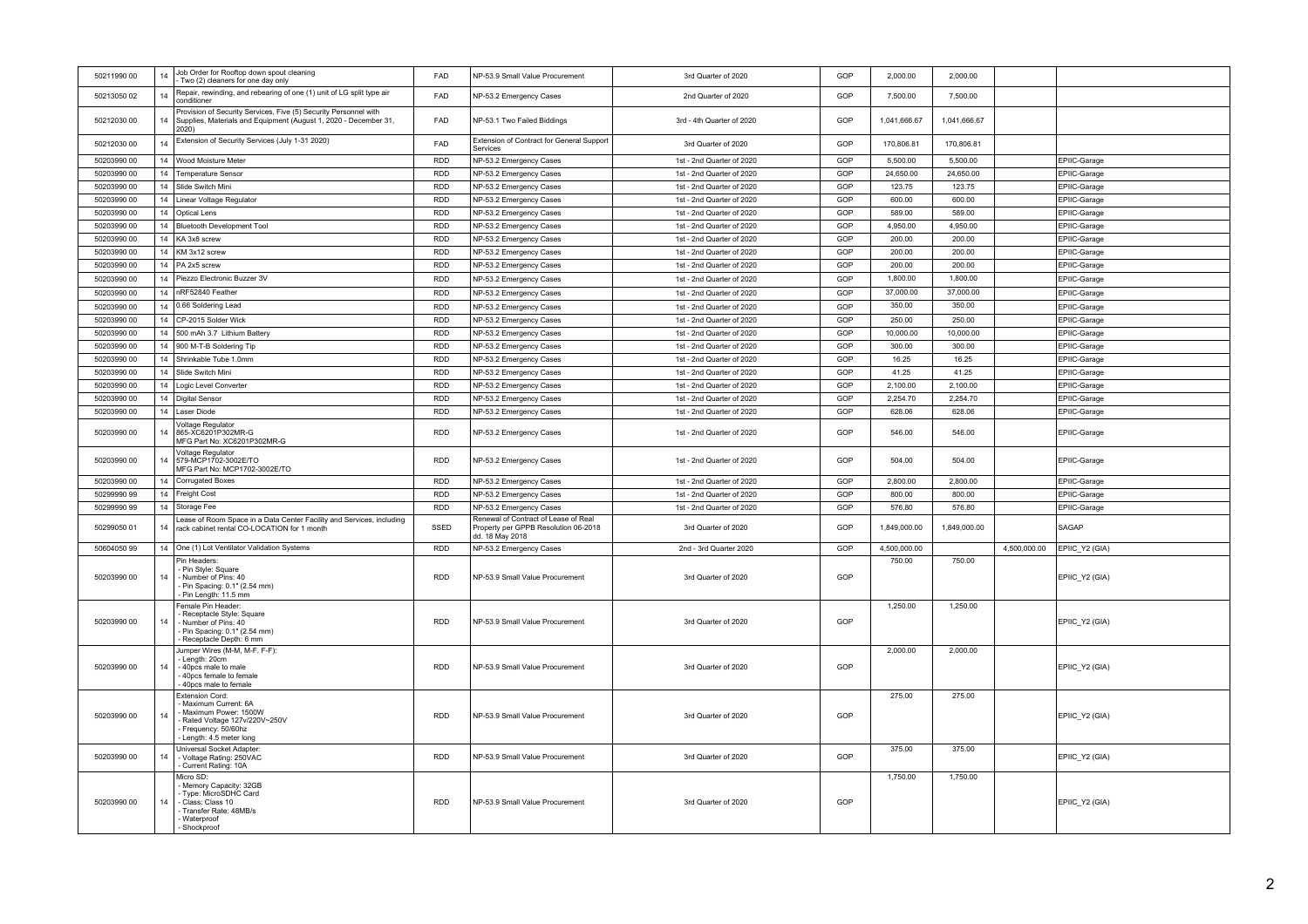| 50203990 00 | Digital Attenuator:<br>1. Evaluation Board for Tunable Attenuator<br>2. SMA Connector<br>3. 0.01 - 4.0 GHz Frequency Range<br>4. 31.75 dB with 0.25dB LSB Attenuation Range<br>14<br>5. TTL/CMOS-compatible serial, parallel, or latched parallel control<br>interface<br>6. Single Supply Voltage 3.3V or 5V<br>7. 1.8 - 2.0 dB Insertion Loss @ 0.01 to 1.5 GHz<br>8. On/Off Switching Time 650nS or better                                                                                                                                                                                                               | <b>RDD</b> | NP-53.9 Small Value Procurement | 3rd Quarter of 2020 | GOP | 16,205.00 | 16,205.00 | EPIIC_Y2 (GIA) |
|-------------|-----------------------------------------------------------------------------------------------------------------------------------------------------------------------------------------------------------------------------------------------------------------------------------------------------------------------------------------------------------------------------------------------------------------------------------------------------------------------------------------------------------------------------------------------------------------------------------------------------------------------------|------------|---------------------------------|---------------------|-----|-----------|-----------|----------------|
| 50203990 00 | 5 inch SMA Cable:<br>1. 5-Inch RF Cable<br>2.0.086" semi-rigid cables<br>3. DC to 18GHz Frequency Range<br>14<br>4.5-inch Length<br>5.0.06 dB Insertion Loss<br>6. SMA Male Connector<br>7.50 Ohms                                                                                                                                                                                                                                                                                                                                                                                                                          | <b>RDD</b> | NP-53.9 Small Value Procurement | 3rd Quarter of 2020 | GOP | 14,865.00 | 14,865.00 | EPIIC_Y2 (GIA) |
| 50203990 00 | SMA Adapter F-F:<br>1. Straight SMA-F to SMA-F Coaxial Adapter<br>2.50 Ohms<br>3. SMA Female to SMA Female<br>4. Style: Straight<br>14<br>5. 18 GHz Max Frequency<br>6. Center Contact Plating: Gold<br>7. Center Contact Material: Beryllium Copper<br>8. Body Material: Brass<br>9. Body Finish: Gold                                                                                                                                                                                                                                                                                                                     | <b>RDD</b> | NP-53.9 Small Value Procurement | 3rd Quarter of 2020 | GOP | 5.925.00  | 5,925.00  | EPIIC_Y2 (GIA) |
| 50203990 00 | SMA Adapter Right M-F:<br>1. Right Angle SMA-F to SMA-M Coaxial Adapter<br>$2.50$ Ohms<br>3. SMA Female to SMA Male<br>4. Style: Right Angle<br>5. 18 GHz Max Frequency<br>6. Center Contact Plating: Gold<br>7. Center Contact Material: Beryllium Copper<br>8. Body Material: Brass<br>9. Body Finish: Gold                                                                                                                                                                                                                                                                                                               | <b>RDD</b> | NP-53.9 Small Value Procurement | 3rd Quarter of 2020 | GOP | 8,160.00  | 8,160.00  | EPIIC_Y2 (GIA) |
| 50203990 00 | 20cm Jumper Wires Zipwire Kit:<br>1. 20cm Jumper Wires zipwire kit<br>2. 120 wires assorted color in 1 kit<br>3. 200 mm length<br>14<br>4.40 wires Male to Male Connectors<br>5.40 wires Male to Female Connectors<br>6, 40 wires Female to Female Connectors<br>7.28 AWG                                                                                                                                                                                                                                                                                                                                                   | <b>RDD</b> | NP-53.9 Small Value Procurement | 3rd Quarter of 2020 | GOP | 1,211.50  | 1,211.50  | EPIIC_Y2 (GIA) |
| 50203990 00 | 10cm Jumper Wires Zipwire Kit:<br>1. 10cm Jumper Wires kit<br>2. 120 wires assorted color in 1 kit<br>3.100 mm length<br>14<br>4. 40 wires Male to Male Connectors<br>5.40 wires Male to Female Connectors<br>6, 40 wires Female to Female Connectors<br>7.28 AWG                                                                                                                                                                                                                                                                                                                                                           | <b>RDD</b> | NP-53.9 Small Value Procurement | 3rd Quarter of 2020 | GOP | 2,177.00  | 2,177.00  | EPIIC_Y2 (GIA) |
| 50203990 00 | 8-bit Microcontroller-based Development Board with 32KB Flash<br>Memory:<br>1. Microcontroller Board<br>2. Microcontroller: ATmega328P<br>3. Operating Voltage:5 V<br>4. Input Voltage: 7-12 V<br>5. Input Voltage (limit) : 6-20 V<br>6. Digital I/O pins : 14 (6 PWM output)<br>7. PWM Digital I/O Pins: 6<br>8. Analog Input Pins: 6<br>14<br>9. DC Current Per I/O pins: 20mA<br>10. DC Current for 3.3V Pin: 50mA<br>11. Flash Memory: 32 KB (ATmega328P)<br>12. SRAM: 2 KB (ATmega328P)<br>13. EEPROM: 1KB<br>14. Clock Speed: 16 MHz<br>15. Dimensions: 68.6 x 53.4 mm<br>16. Weight: 25 g<br>17. Includes USB Cable | <b>RDD</b> | NP-53.9 Small Value Procurement | 3rd Quarter of 2020 | GOP | 7,900.00  | 7,900.00  | EPIIC_Y2 (GIA) |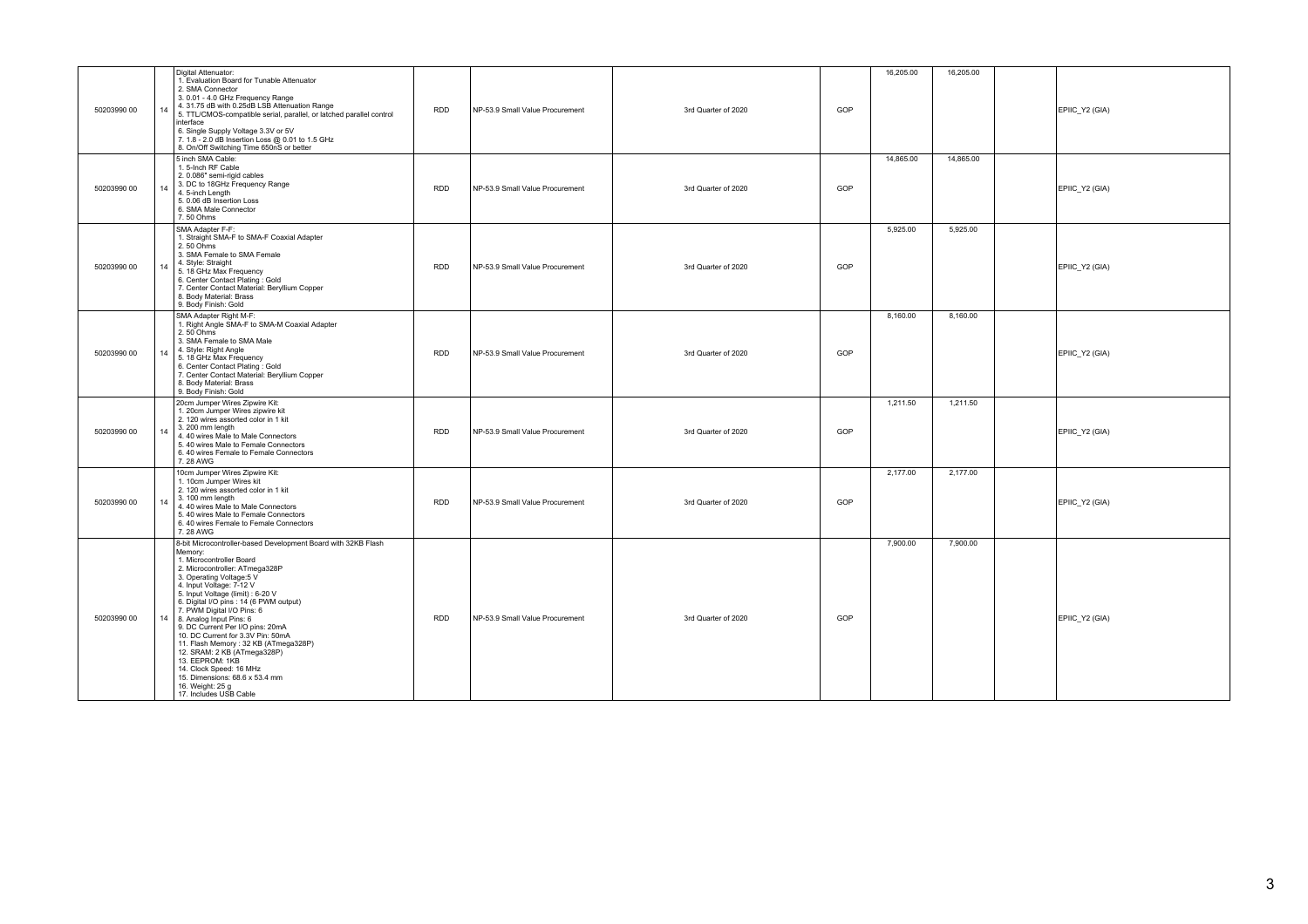| 50203990 00 | 8-bit Microcontroller-based Development Board with 256KB Flash<br>Memory:<br>1. Microcontroller Board<br>2. Microcontroller: ATmega2560<br>3. Operating Voltage:5 V<br>4. Input Voltage: 7-12 V<br>5. Input Voltage (limit) : 6-20 V<br>6. Digital I/O pins: 54 (15 PWM output)<br>7. PWM Digital I/O Pins: 15<br>14<br>8. Analog Input Pins: 16<br>9. DC Current Per I/O pins: 20mA<br>10. DC Current for 3.3V Pin: 50mA<br>11. Flash Memory: 256 KB (ATmega2560)<br>12. SRAM: 8 KB (ATmega2560)<br>13. EEPROM: 4 KB<br>14. Clock Speed: 16 MHz<br>15. Dimensions: 101.52 x 53.3 mm<br>16. Weight: 37 g<br>17. Includes USB Cable | <b>RDD</b> | NP-53.9 Small Value Procurement | 3rd Quarter of 2020 | GOP | 6,500.00  | 6,500.00  | EPIIC_Y2 (GIA) |
|-------------|------------------------------------------------------------------------------------------------------------------------------------------------------------------------------------------------------------------------------------------------------------------------------------------------------------------------------------------------------------------------------------------------------------------------------------------------------------------------------------------------------------------------------------------------------------------------------------------------------------------------------------|------------|---------------------------------|---------------------|-----|-----------|-----------|----------------|
| 50203990 00 | Heat Shrink Kit:<br>1. Material: Polyolefin<br>2. Shrinkage Ratio: 2:1<br>3. Minimum Shrinkage Temp: ≥84°C<br>4. 80pcs x 1.5 x 45mm Yellow<br>5. 80pcs x 2.0 x 45mm Blue<br>6. 80pcs x 2.0 x 45mm Black<br>7. 60pcs x 3.0 x 45mm Green<br>14<br>8. 50pcs x 4.0 x 45mm Red<br>9. 50pcs x 4.0 x 45mm Black<br>10. 30pcs x 5.0 x 45mm Black<br>11. 20pcs x 6.0 x 45mm Yellow<br>12. 20pcs x 8.0 x 45mm Red<br>13. 20pcs x 10.0 x 45mm Green<br>14. 20pcs x 10.0 x 45mm Blue<br>15. 20pcs x 10.0 x 45mm Black                                                                                                                          | RDD        | NP-53.9 Small Value Procurement | 3rd Quarter of 2020 | GOP | 1,500.00  | 1,500.00  | EPIIC_Y2 (GIA) |
| 50203990 00 | Soldering Iron Kit:<br>1. Power: 60W<br>2. Thermostat range: 220 °C-480 °C<br>3. Includes:<br>a. 5 x 900M-T series tips<br>b. Tweezer<br>14<br>c. 08B High rosin flux Tools Soldering iron tip cleaner<br>d. Solder Wire Tube<br>e. Desoldering pump<br>f. 60W Adjustable Soldering Iron<br>g. Carrying Case<br>h. Anti-Static PCB Cleaning Brush                                                                                                                                                                                                                                                                                  | <b>RDD</b> | NP-53.9 Small Value Procurement | 3rd Quarter of 2020 | GOP | 3,600.00  | 3,600.00  | EPIIC_Y2 (GIA) |
| 50203990 00 | 0.6mm Soldering Lead:<br>1. 60/40 rosin core solder<br>2. Components: Sn 60%, Pb 40%<br>3. Wire Diameter: 0.6 mm<br>14<br>4. Melting point: About 210°C<br>5. Size: Approx. 55 x 55 mm / 2.17" x 2.17"<br>6. Weight: 210 g<br>7. Package: Roll<br>8. Good solderability                                                                                                                                                                                                                                                                                                                                                            | <b>RDD</b> | NP-53.9 Small Value Procurement | 3rd Quarter of 2020 | GOP | 660.00    | 660.00    | EPIIC_Y2 (GIA) |
| 50203990 00 | 1.0mm Soldering Lead:<br>1. 60/40 rosin core solder<br>2. Components: Sn 60%, Pb 40%<br>3. Wire diameter: 1.0 mm<br>14<br>4. Melting point: About 210°C<br>5. Size: Approx. 55 x 55 mm / 2.17" x 2.17"<br>6. Weight: 280 g<br>7. Package: Roll<br>8. Good solderability                                                                                                                                                                                                                                                                                                                                                            | <b>RDD</b> | NP-53.9 Small Value Procurement | 3rd Quarter of 2020 | GOP | 850.00    | 850.00    | EPIIC_Y2 (GIA) |
| 50203990 00 | Solder Wick:<br>1. Length: approx. 1.5m/5ft<br>14<br>2. Width: approx. 2mm/0.07"<br>3. Desoldering braid with no-clean flux<br>4. Pure oxygen-free copper wire                                                                                                                                                                                                                                                                                                                                                                                                                                                                     | <b>RDD</b> | NP-53.9 Small Value Procurement | 3rd Quarter of 2020 | GOP | 240.00    | 240.00    | EPIIC_Y2 (GIA) |
| 50203210 13 | Digital Microscope:<br>1. Pixel: HD 3 .6MP CCD<br>2. Display: 4.3 inches HD OLED display.<br>14<br>3. Magnification: 1-600X continuous magnification system.<br>4. Object distance: 15mm -- infinity<br>5. With built-in lithium battery, Continuous working for 6 hours                                                                                                                                                                                                                                                                                                                                                           | <b>RDD</b> | NP-53.9 Small Value Procurement | 3rd Quarter of 2020 | GOP | 12,750.00 | 12,750.00 | EPIIC_Y2 (GIA) |
| 50203990 00 | Straight SMD Tweezer:<br>1. Material: anti-static, anti-magnet, acid corrosion resistant, stainless<br>steel<br>14<br>2. Type: Straight<br>3. Dimension:<br>a. Length: 12.5cm-14.4cm<br>b. Thickness: 1.5mm                                                                                                                                                                                                                                                                                                                                                                                                                        | <b>RDD</b> | NP-53.9 Small Value Procurement | 3rd Quarter of 2020 | GOP | 102.50    | 102.50    | EPIIC_Y2 (GIA) |
| 50203990 00 | Angled SMD Tweezer:<br>1. Material: anti-static, anti-magnet, acid corrosion resistant, stainless<br>steel<br>14<br>2. Type: Angled<br>3. Dimension:<br>a. Length: 12.5cm-14.4cm<br>b. Thickness: 1.5mm                                                                                                                                                                                                                                                                                                                                                                                                                            | <b>RDD</b> | NP-53.9 Small Value Procurement | 3rd Quarter of 2020 | GOP | 102.50    | 102.50    | EPIIC_Y2 (GIA) |